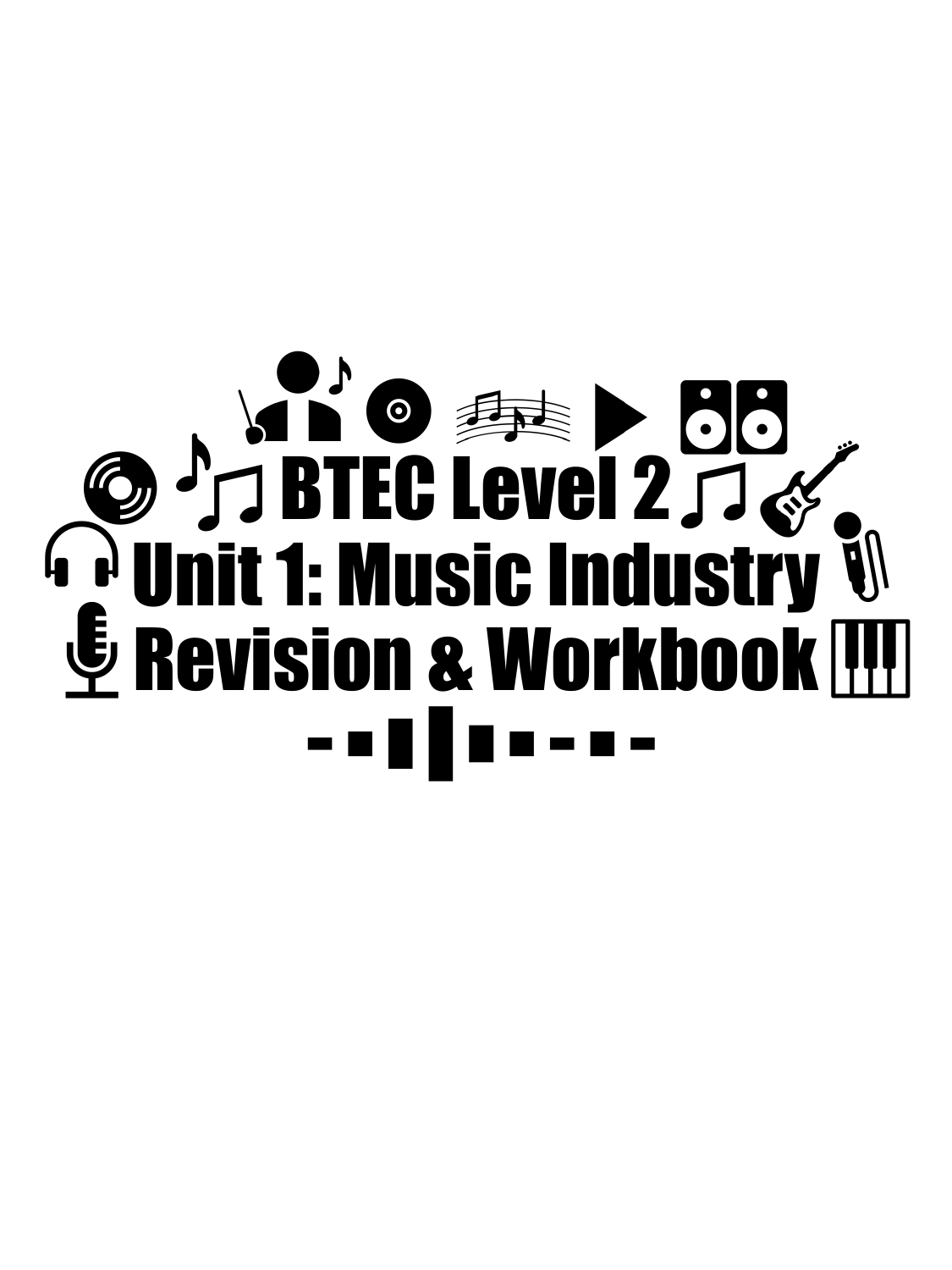*In this booklet…*

- You have Music Industry tasks to complete.
- Each one is written as it would be in your exam paper.
- Use the revision guides I have provided for you, as well as your own research to answer the questions.

# **TO SUBMIT WORK:**

• Once your have completed each section (each section consists of 5-10 questions), submit your work via Microsoft Teams or via email.

# **Sections in this booklet:**

- 1. Organisations
- 2. Job roles
- 3. Promotion
- 4. Performance
- 5. Unions
- 6. Events
- 7. Venues

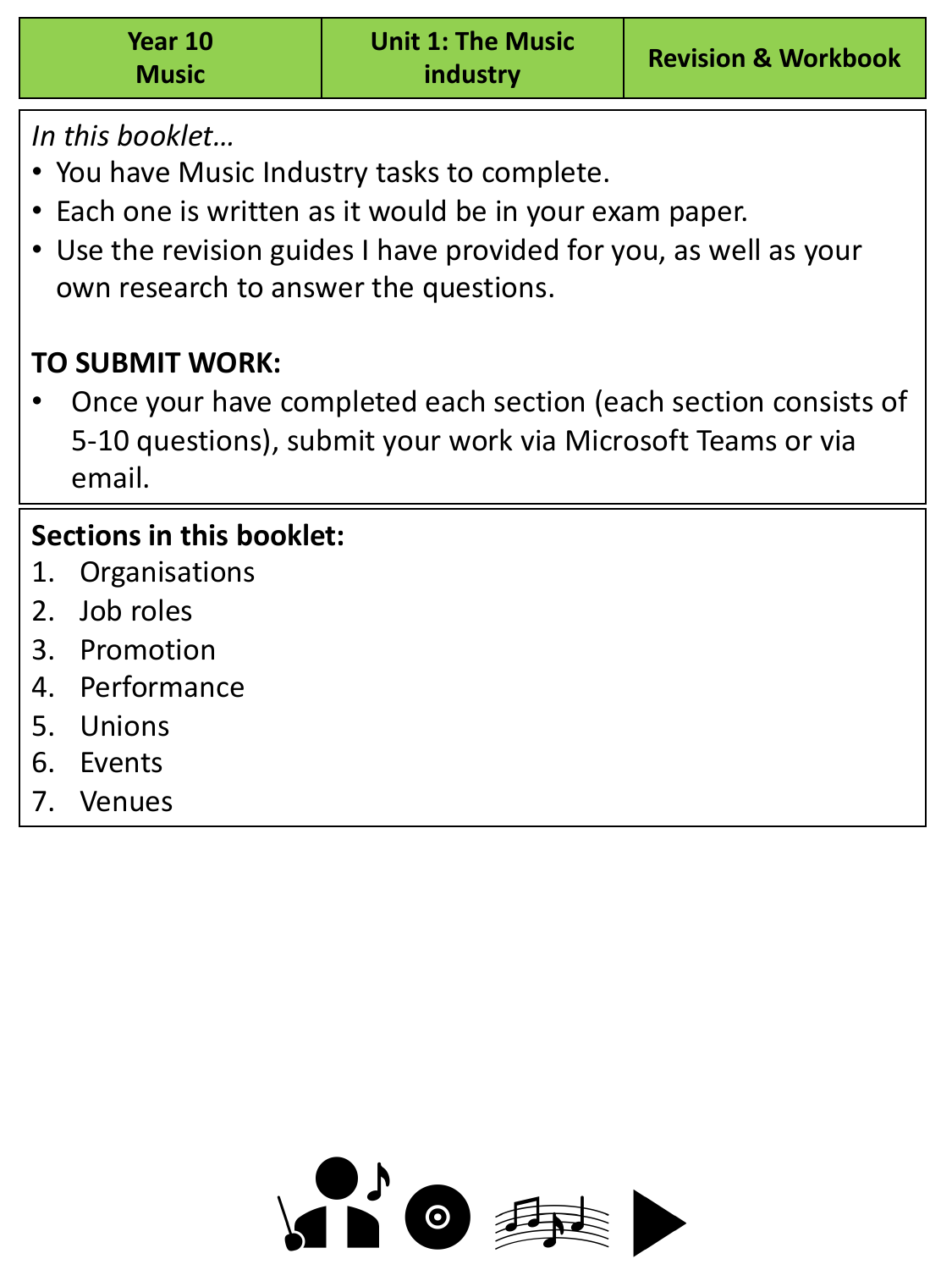| Year 10      | <b>Unit 1: The Music</b> | <b>Revision &amp; Workbook:</b> |
|--------------|--------------------------|---------------------------------|
| <b>Music</b> | industry                 | <b>Organisations</b>            |

- 1. Which **one** of the following organisations is responsible for delivering CDs to high street stores?
- a. Distribution company
- b. Hire company
- c. Licensing company
- d. Marketing company

2. Identify and describe the main role of a marketing company. Which other organsations within the music industry do they work with?

3. Identify the organisation typically responsible for publishing a music event

- a. Promotion company
- b. Publishing company
- c. Recording company
- d. Service company

4. Identify 2 types of organisation involved in creating publicity for a new album.

5. Identify 2 services that a hire company might provide in the music industry.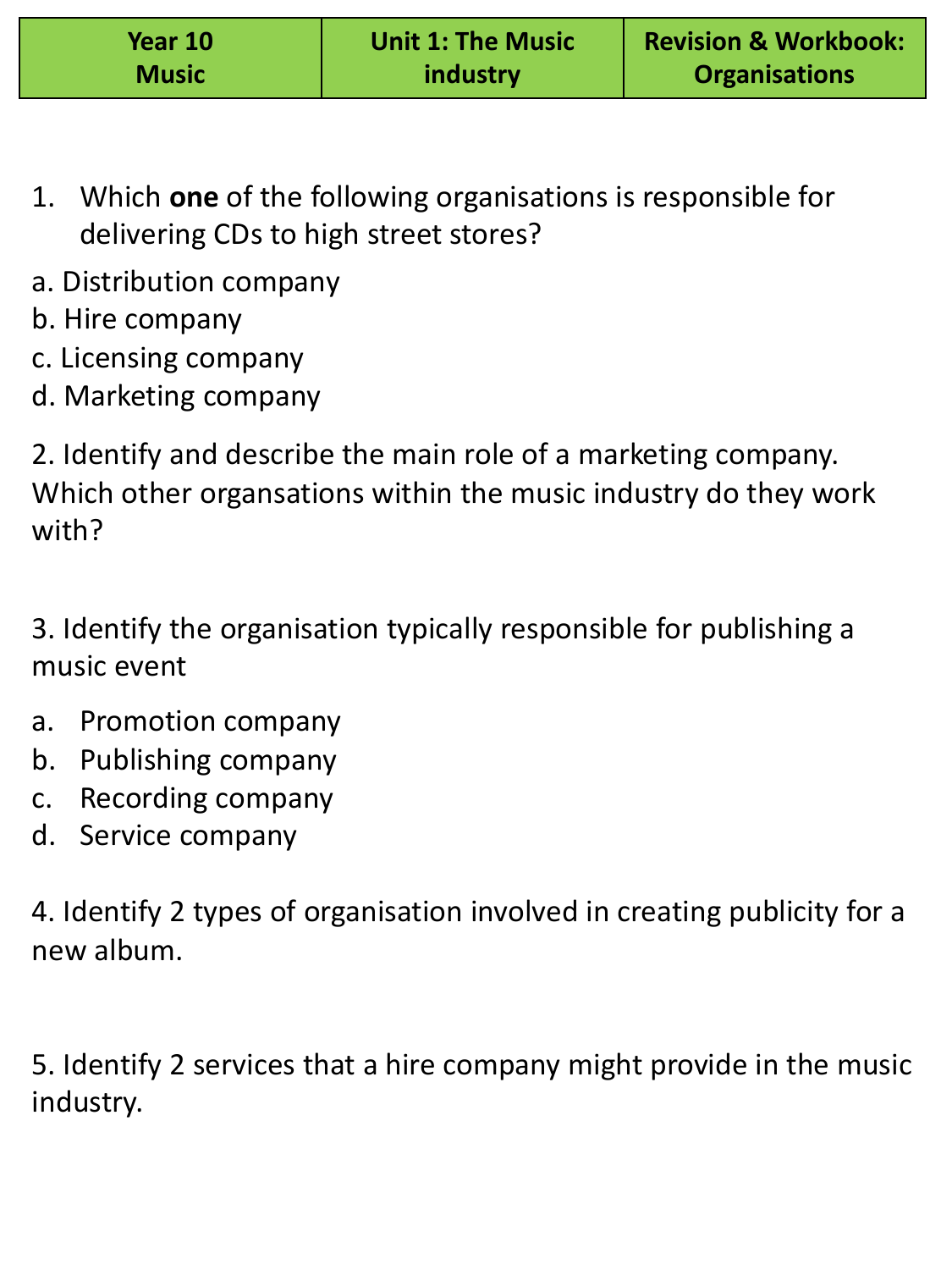| Year 10      |  |
|--------------|--|
| <b>Music</b> |  |

## **BGB Records**

Brenna set up her own small independent record label, BGB Records, 18 months ago. The label was started with the help of a business loan from Brenna's bank. A small number of staff are employed by Brenna to help her scout talent, develop the artists , create and sell music. At the moment, the label has five artists/bands signed.

6. Identify 3 types of music industry organisation that might work with Brenna and BRG Records.

7. Identify 2 ways BGB Records generates income.

8. Explain 2 ways that artists can make themselves more appealing to a record label such as BGB records.

9. Brenna is considering adding one or more new artists to help label in the hope of increasing profit in the future.

Discuss the opportunities and challenges for Brenna and BGB Records of adding a new artist.

*This is an 8-mark question. You need to identify four considerations and explain them in detail.* 

10. Describe the 3 main responsibilities of the following companies: a. PPL

b. PRS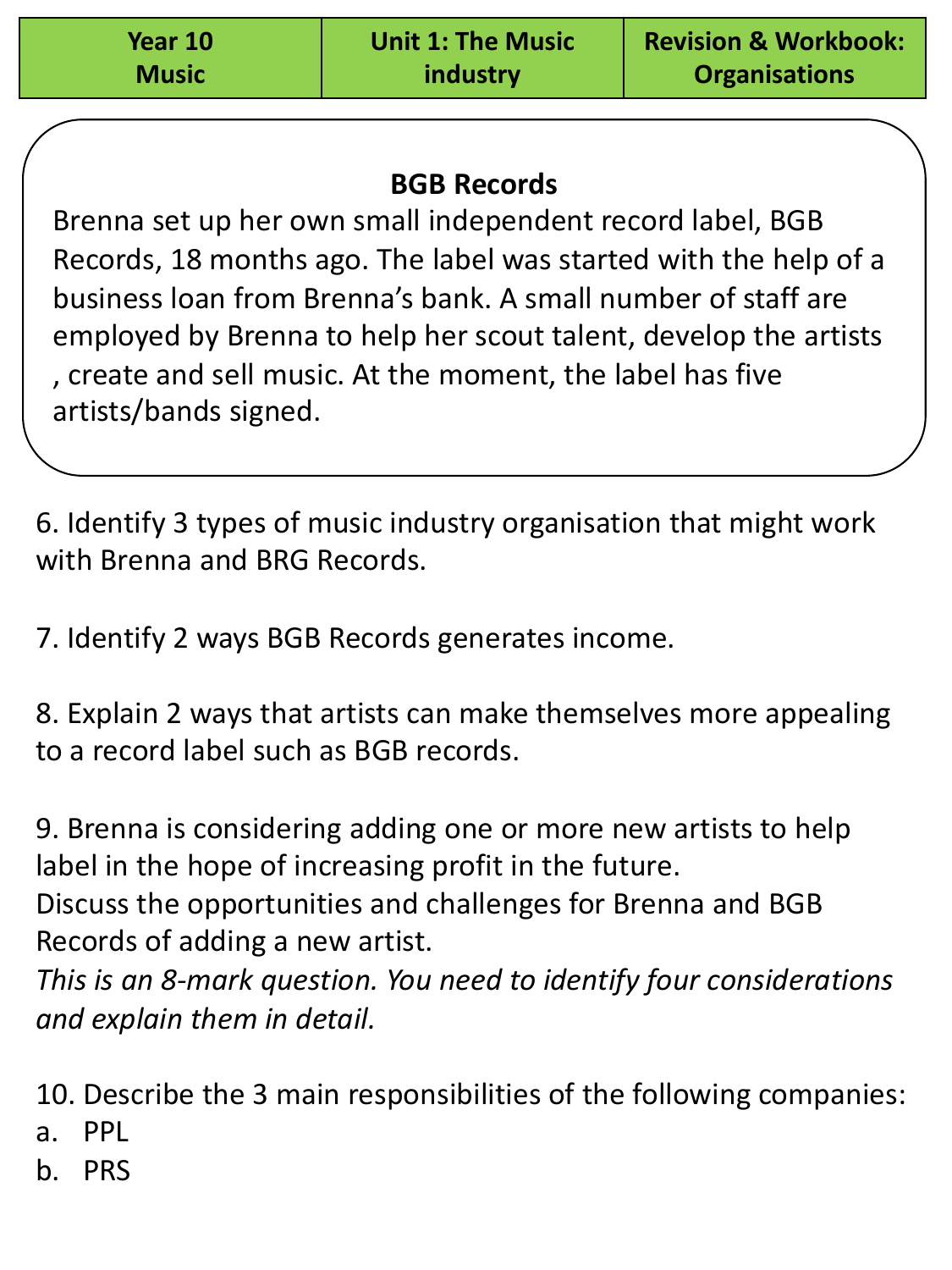| Year 10      | <b>Unit 1: The Music</b> | <b>Revision &amp; Workbook:</b> |
|--------------|--------------------------|---------------------------------|
| <b>Music</b> | industry                 | <b>Job Roles</b>                |

- 1. Identify **one** job role that arranged tours for an artist in the music industry.
- 2. Choose **one** responsibility each from the list below for the following two job roles: **Live Sound Technician** and **Roadie**
- a. Assisting with get-in & get-out
- b. Hiring Musicians
- c. Liaising with recording companies
- d. Pitching ideas to clients
- e. Sound checking
- 3. Which **one** of the following is not a responsibility of a promoter?
- a. Identifying performance opportunities
- b. Liaising with venues and artists
- c. Maintaining equipment
- d. Securing finance for events
- 4. Identify the role responsible for performing given music in a recording studio?
- a. Instrumental support
- b. Mastering engineer
- c. Session musician
- d. Sound engineer
- 5. Which one of the following is the responsibility of a union in the music industry?
- a. Demographic targeting
- b. Distributing work
- c. Handling disputes
- d. Sample clearance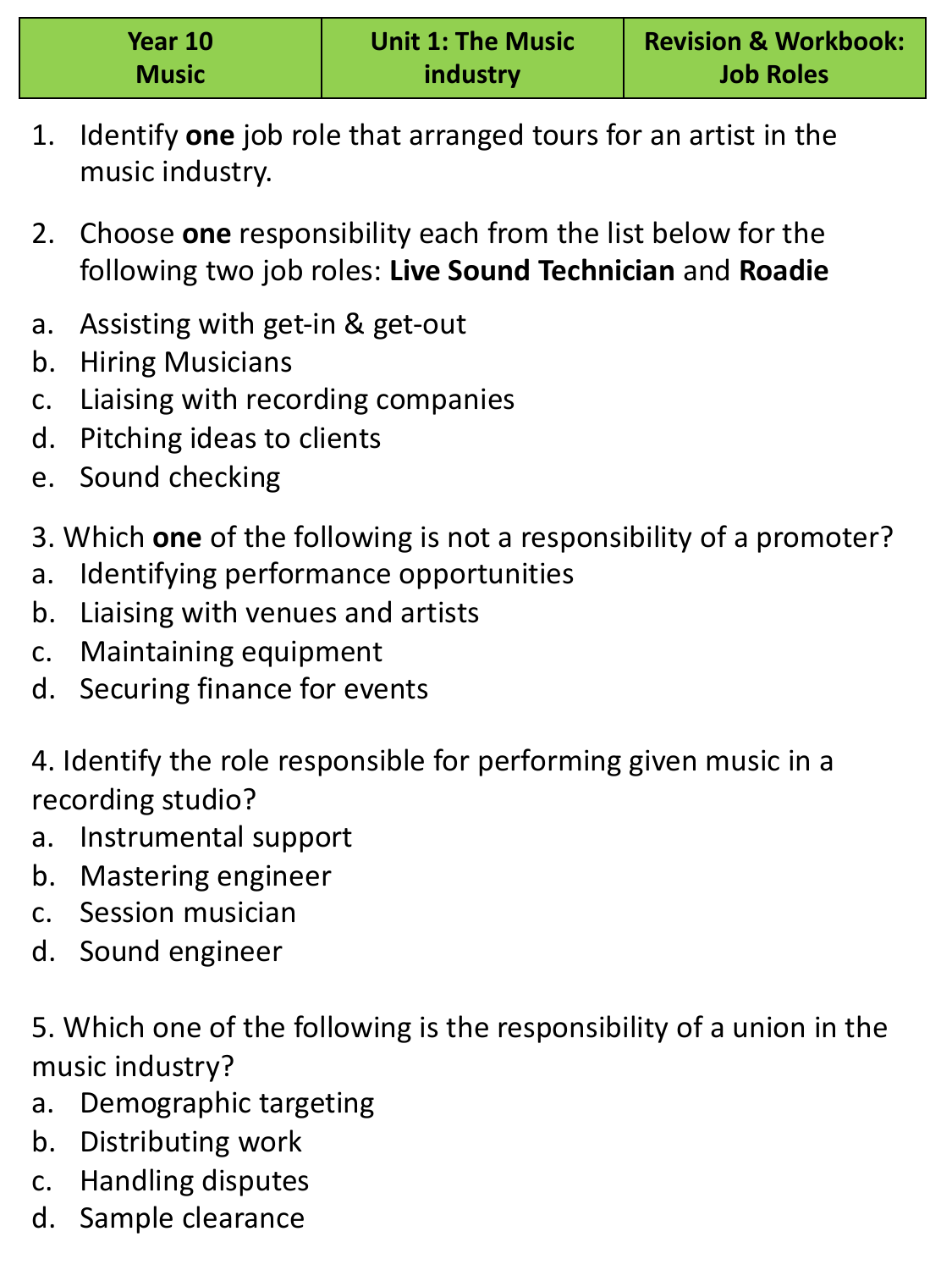| Year 10      | <b>Unit 1: The Music</b> | <b>Revision &amp; Workbook:</b> |
|--------------|--------------------------|---------------------------------|
| <b>Music</b> | industry                 | <b>Job Roles</b>                |

6. Identify one payment that a self-employed musician must make to the government.

- 7. What are the definitions of the following employment patterns.
- a. Full time
- b. Part time
- c. Freelance
- d. Self-employed
- e. Permanent
- f. Casual
- g. Suggest 1 job for each of the employment patterns above

8. Name 3 job roles within the Music Industry that are involved with the Media.

- a. Identify 3 responsibilities for each of the job roles above.
- 9. Give 2 responsibilities of a live sound technician.
- 10. Give 1 responsibility of a session musician.

11. Which 1 of the following is responsible for representing an artist in contract negotiations?

- a. A&R
- b. Agent
- c. Roadie
- d. Stylist
- 12. Identify 2 ways a songwriter generates income.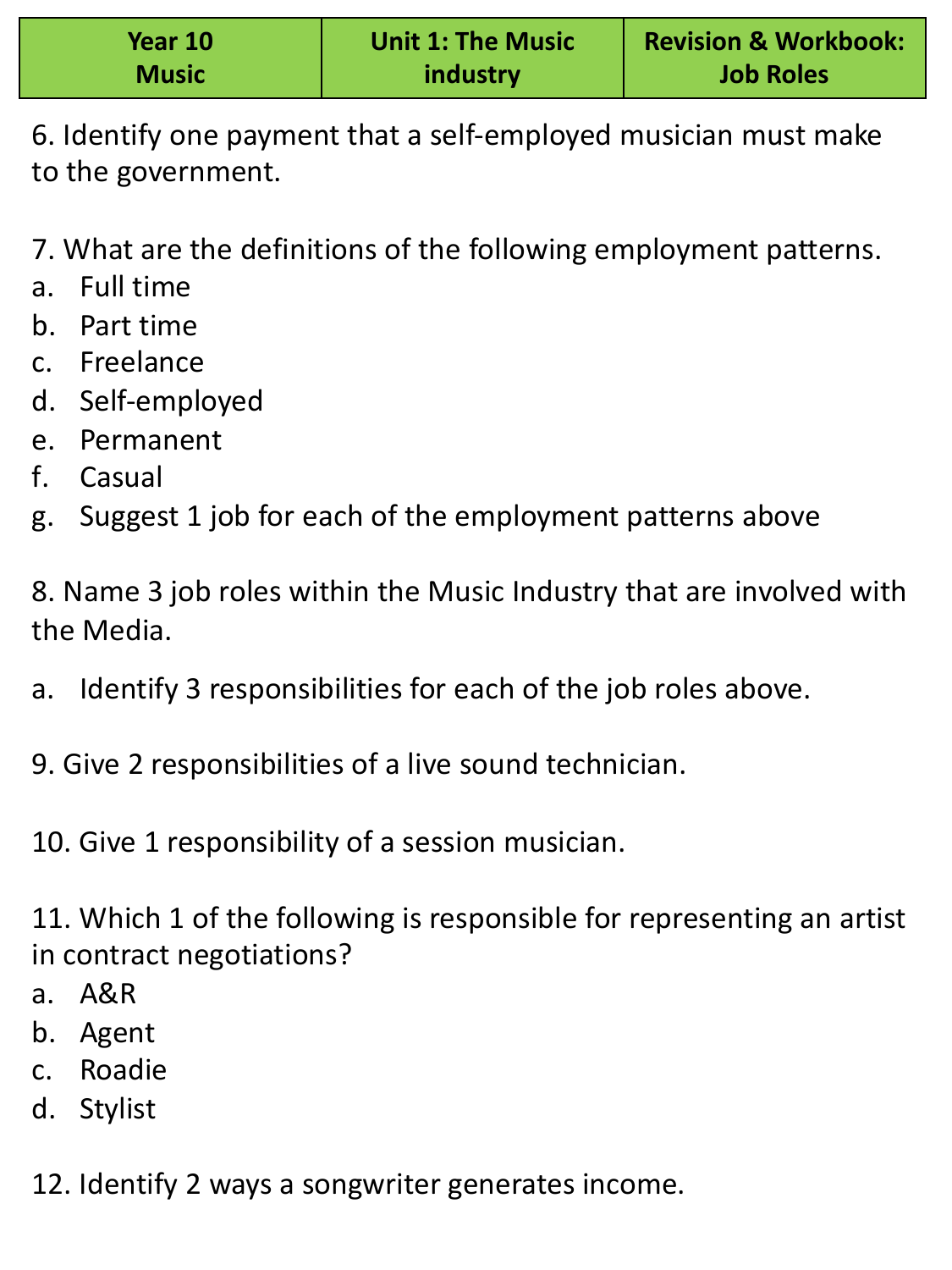| Year 10      | <b>Unit 1: The Music</b> | <b>Revision &amp; Workbook:</b> |
|--------------|--------------------------|---------------------------------|
| <b>Music</b> | <b>industry</b>          | <b>Promotion</b>                |

- 1. Which 1 of the following is not a responsibility of a promoter?
- a. Identifying performance opportunities
- b. Leasing with venues and artists
- c. Maintaining equipment
- d. Securing finance for events

2. Identify the organisation typically responsible for publishing live music events.

- a. Promotion company
- b. Publishing company
- c. Recording company
- d. Service company

3. Identify 2 types of organisation involved in creating publicity for a new album.

#### **The creative partnership**

Tom and Sam are a musical duo called Etuo and are also good friends. They have worked together for a number of years and have a loyal fanbase who loved their style. Tom and Sam have always written their songs together collaboratively. They are signed to a small but supportive record label and make a living through touring and selling their own brand of music. However, Sam has recently begun to feel unhappy with their style of music. He is thinking about going solo to follow a different musical direction.

- 4. Etuo work with various organisations.
- a. Give 2 responsibilities of a public relations (PR) company working for Etuo.
- b. Name 1 type of organisation that Etuo might use to help them with their equipment needs while om tour.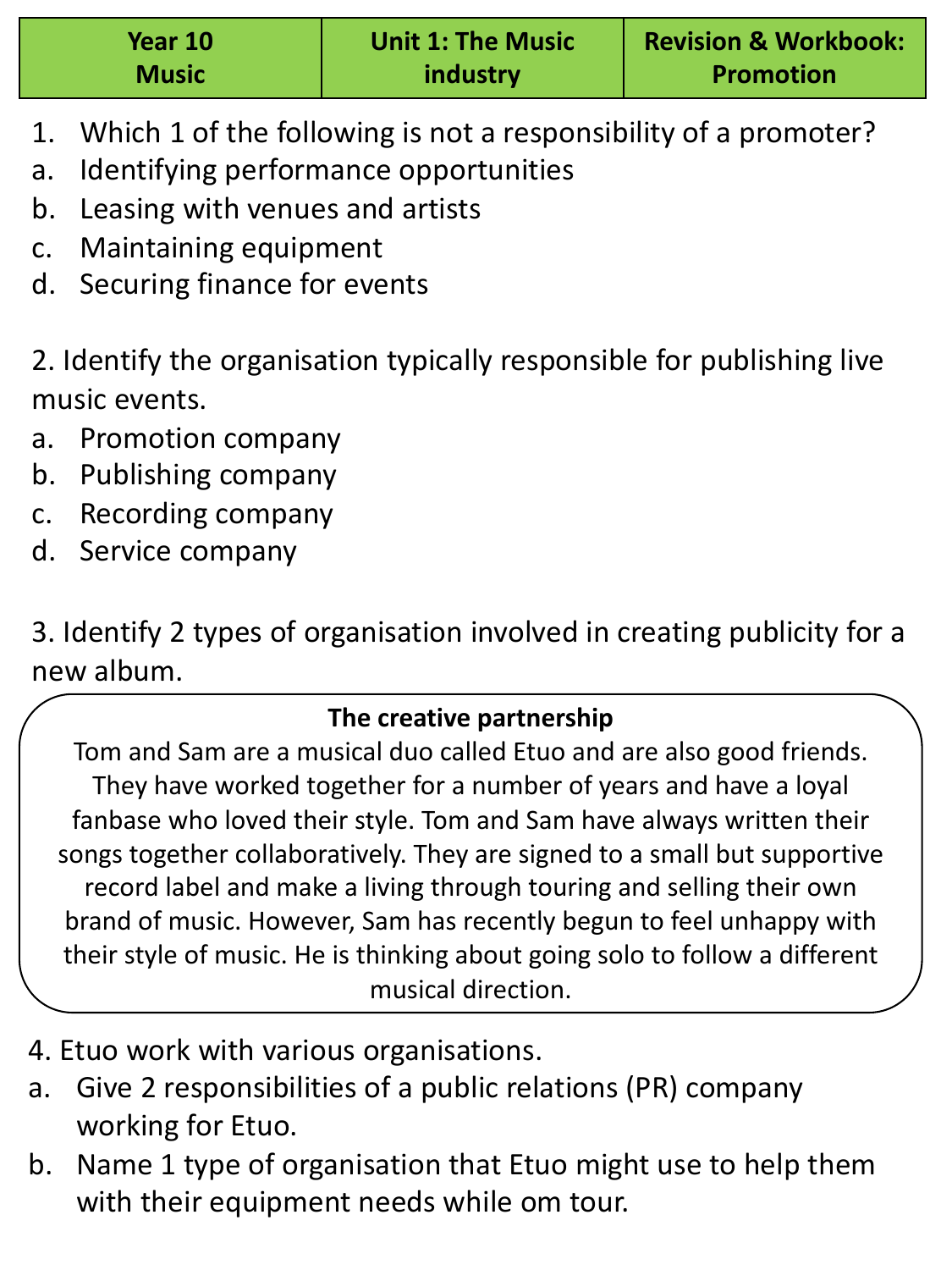| Year 10      |  |
|--------------|--|
| <b>Music</b> |  |

#### **The creative partnership**

Tom and Sam are a musical duo called Etuo and are also good friends. They have worked together for a number of years and have a loyal fanbase who loved their style. Tom and Sam have always written their songs together collaboratively. They are signed to a small but supportive record label and make a living through touring and selling their own brand of music. However, Sam has recently begun to feel unhappy with their style of music. He is thinking about going solo to follow a different musical direction.

5. Tom and Sam's work includes songwriting.

Identify two responsibilities of a songwriter apart from composing music/ songs and writing lyrics.

6. Explain two ways that PRS for Music supports artists such as Tom and Sam.

7. Before Sam discuss is his plan to go solo, Etuo achieve unexpected success in Japan. This there is the opportunity for the Etuo to go on a tour in Japan and further promote their music.

Evaluate whether it would be better for Sam to stay with the band or go solo.

*This is an 8-mark question. You need to identify two reasons for and against and explain each of them detail.*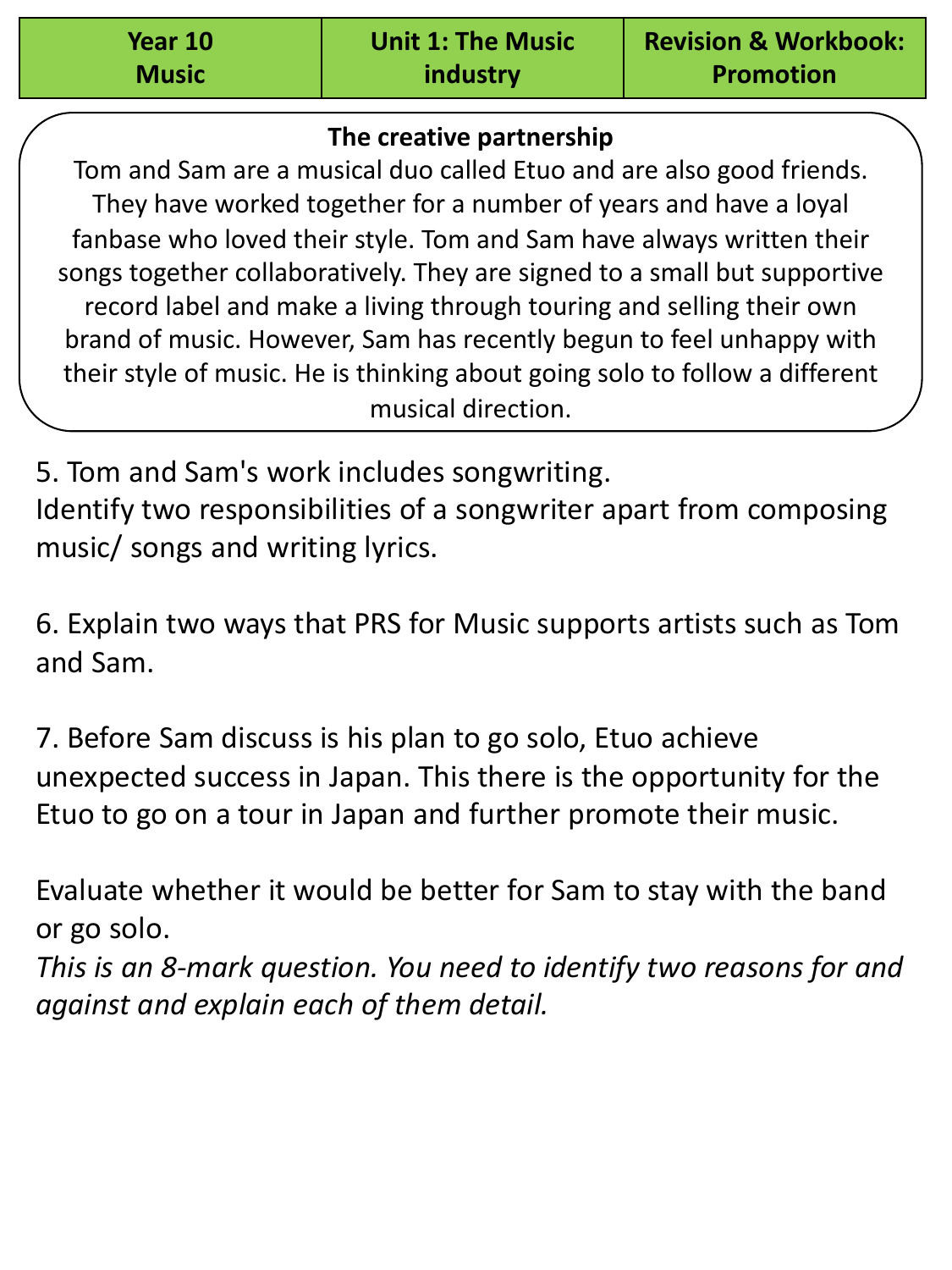**Watch the performance using the link below:** https://www.youtube.com/watch?v=nKp0uwiD6uc

1. What performance techniques have been used? Describe as many as possible, using timestamps form the video if needed.

2. What style of music would this be described as?

3. What would this artists target audience be?

# **The auditions**

Adam and Les are putting om a live entertainment show that will include performances of their arrangements of popular songs, They plan to hold auditions for the performers they need. They are looking for talented vocalists with the ability to harmonise. They will also require instrumentalists for the backing band, which will provide live accompaniment for vocalists. The instrumentalist's music be able to read sheet music.

4. Identify 1 type of small venue suitable for holding the vocal auditions.

5. Explain one way that Adam and Les might advertise the auditions to target appropriate applicants.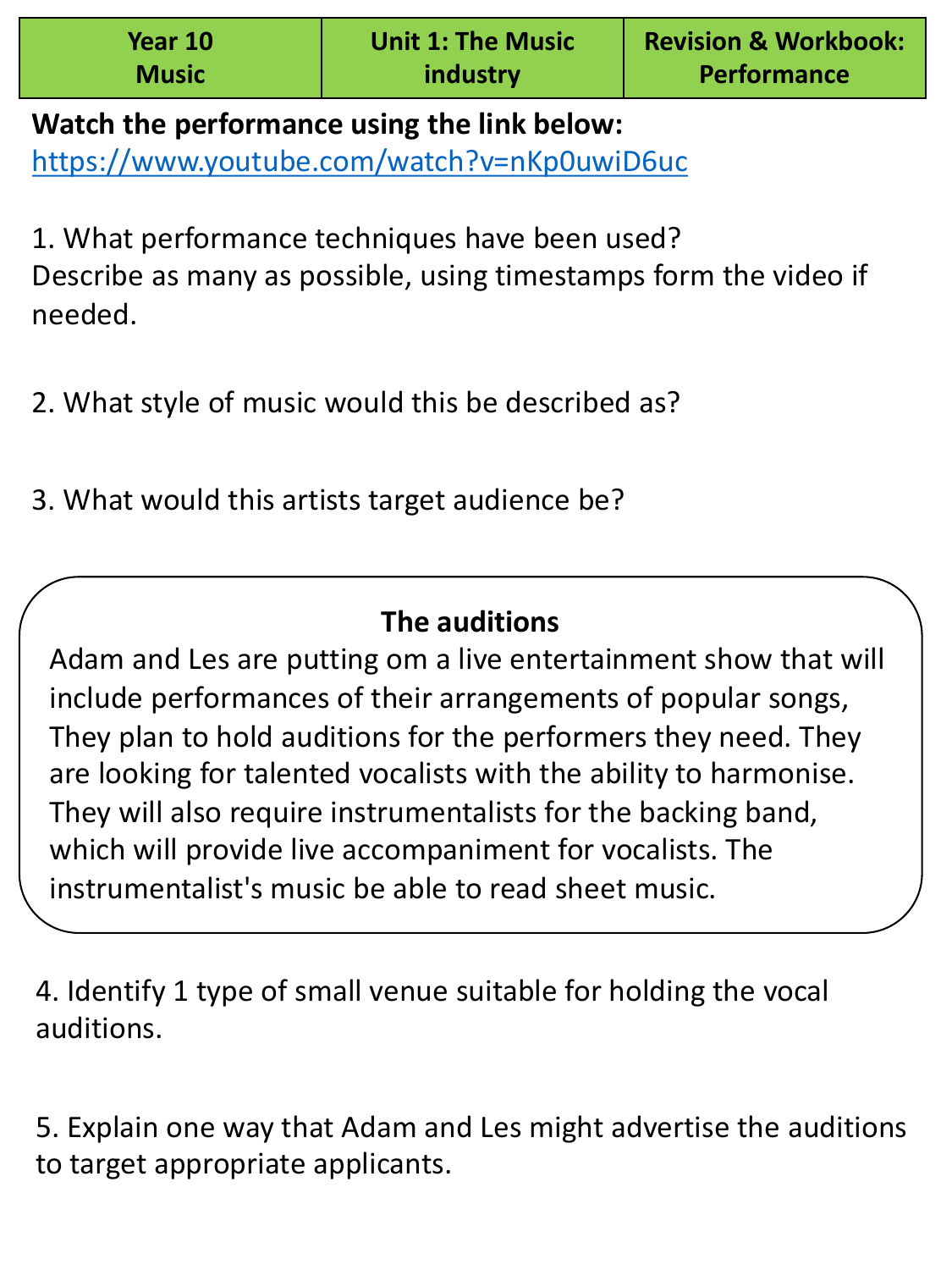| Year 10      |  |
|--------------|--|
| <b>Music</b> |  |

## **The auditions**

Adam and Les are putting om a live entertainment show that will include performances of their arrangements of popular songs, They plan to hold auditions for the performers they need. They are looking for talented vocalists with the ability to harmonise. They will also require instrumentalists for the backing band, which will provide live accompaniment for vocalists. The instrumentalist's music be able to read sheet music.

- 6. Auditions require advance preparation from those holding the auditions as well as those attending.
- a. Explain 1 way a performer might prepare for an audition.

b. Explain 2 things that Adam and Les may need to have in place ready for the auditions.

7. Adam and Les are considering options for the backing band.

Option 1: hire an existing band Option 2: hire each instrumentalist separately to form a new band.

Evaluate the advantages and disadvantages of each option for Adam and Les.

*This is an 8-mark question. You need to identify four considerations and explain them in detail.*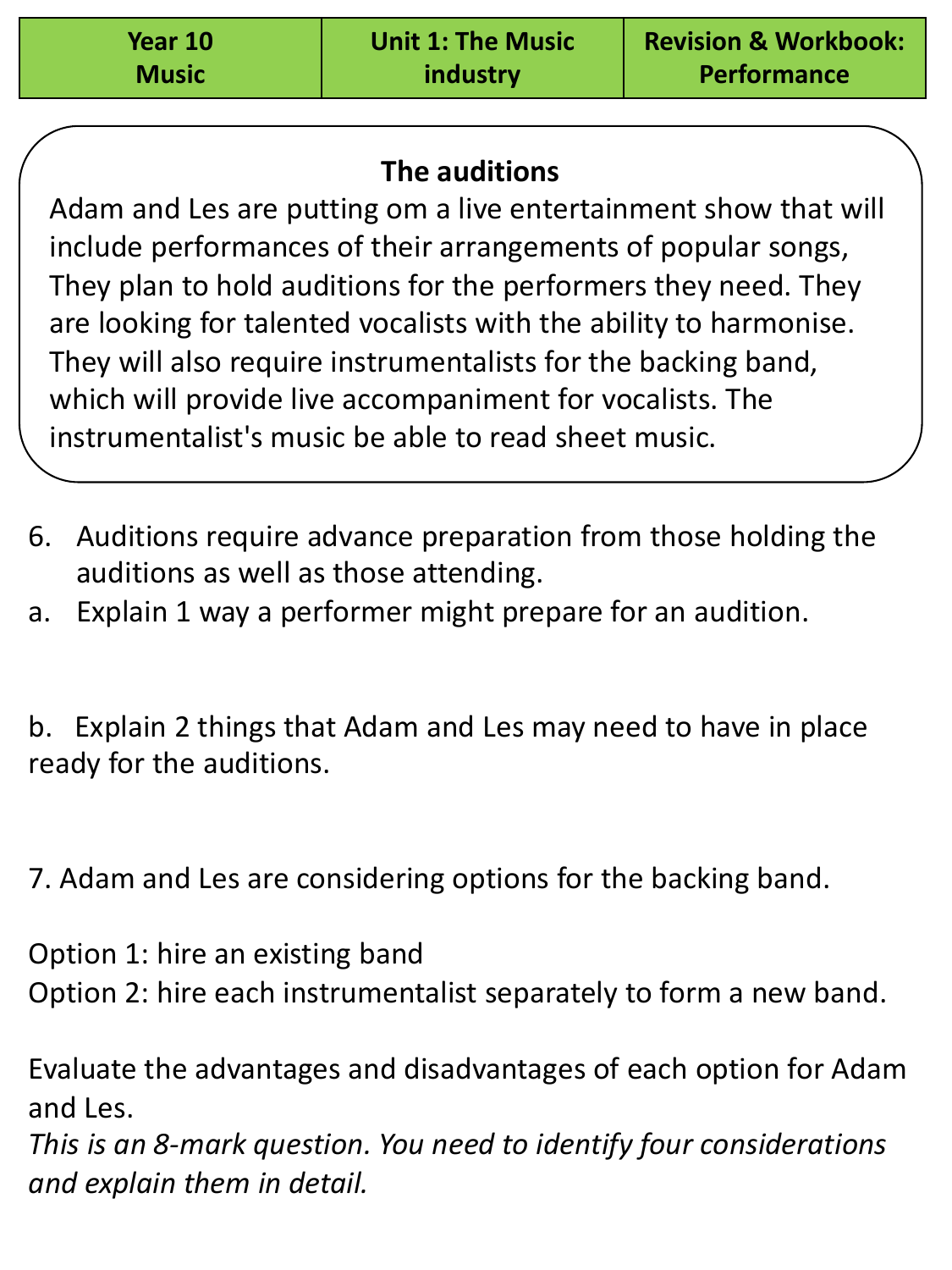| Year 10      | <b>Unit 1: The Music</b> | <b>Revision &amp; Workbook:</b> |
|--------------|--------------------------|---------------------------------|
| <b>Music</b> | industry                 | <b>Performance</b>              |

### **Your own Performance abilities:**

8. Consider your own performance abilities. On what instrument do you perform music? How long have you performed on your instrument? Describe you progress on your instrument.

9. What performance skills are linked with your instrument? Describe each one. Example: Guitar; strumming. Strumming is when you hit all string as you move your hand up and down in front of the sound hole….

10. How would like to progress further on your instrument? How will you achieve these goals?

11. Identify the job role responsible for the day-to-day appearance of a performer, selecting suitable clothes and hairstyles.

------------------------------------------------------------------------------------------

- a. Creative manager
- b. Musical director
- c. Producer
- d. Stylist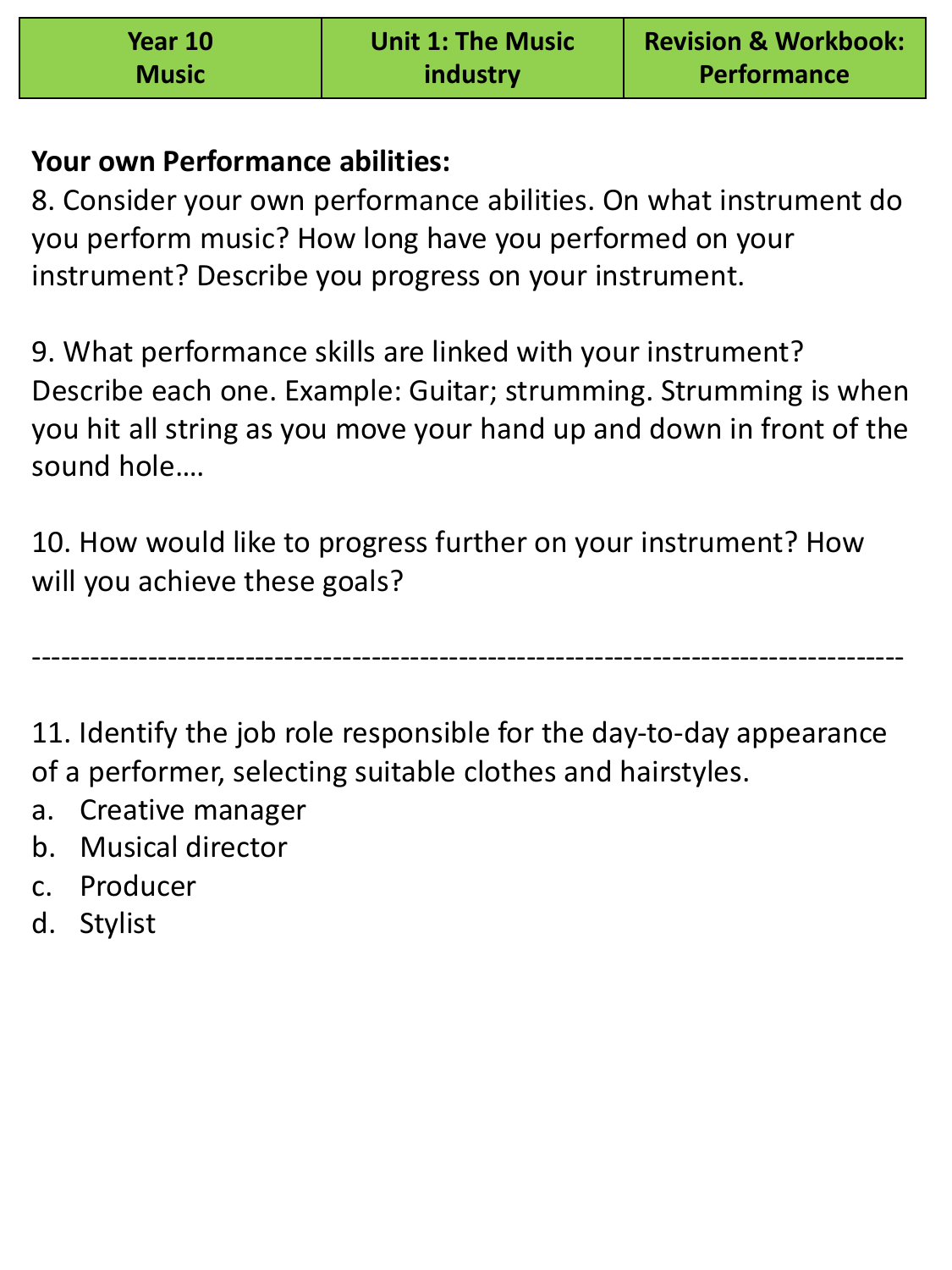| Year 10      | <b>Unit 1: The Music</b> | <b>Revision &amp; Workbook:</b> |
|--------------|--------------------------|---------------------------------|
| <b>Music</b> | industry                 | <b>Unions</b>                   |

- 1. What do the following acronyms stand for?
- a. BETCU
- b. PPL
- c. PRS
- d. MCPS
- e. MU

2. Which of the following unions protects the interests of those working in technical roles in the music industry?

- a. BTECU
- b. PRS
- c. MCPS
- d. PPL
- 3. Give 3 roles of the Musicians Union.
- 4. Explain 2 ways a union might support a guitar teacher.
- 5. Explain 2 ways a union might support a composer.
- 6. Explain 2 ways a union might support a travelling musician.
- 7. Give 2 roles of the MCPS
- 8. Give 2 roles of BETCU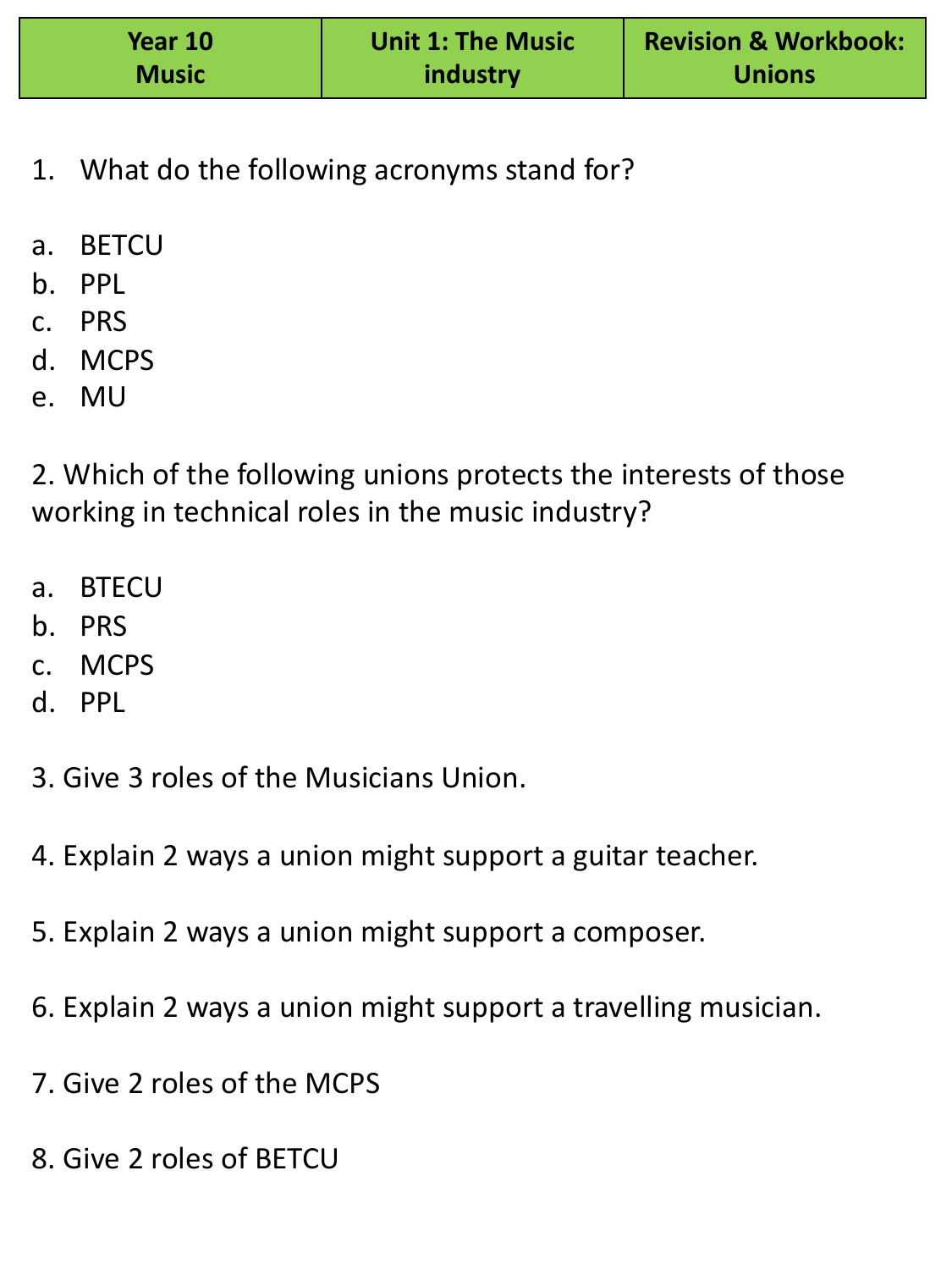#### Music on the beach

A small team of volunteers is planning a weekend music festival in the seaside resort of Chinton-on-Sea. The event is planned for the summer when more tourists will be visiting the town. The team would like to hold the festival on the beach and charge an entrance fee. The team has a small budget and is planning to include local bands, artists and music students. The event will be family-friendly and aimed at all age groups.

1. The team has invited two professionals to attend the festival. Identify each job role from the job description provided.

| <b>Job Description</b>                                                                  | <b>Job Role</b> |
|-----------------------------------------------------------------------------------------|-----------------|
| Doing research and writing a review of the<br>event for publication                     |                 |
| Attending the live event to scout for talent<br>and reporting back to a record company. |                 |

2. Give 3 ways the team might find musical acts for the festival.

3. The team would like to attract a large audience to the festival. Explain two ways the could could make the festival appeal to a wide range of people.

#### **Lewis's Career**

Lewis produces his own dance music. He has been playing mediumsized gigs in his city. The local music press has criticised Lewis's particular style of music, but it seems popular with audiences. Lewis is planning his largest gig yet and wants to hire a suitable venue. To save money he is organising the show himself.

4. Lewis is choosing a venue for his club dance night. Explain 2 factors that might influence his choice of venue.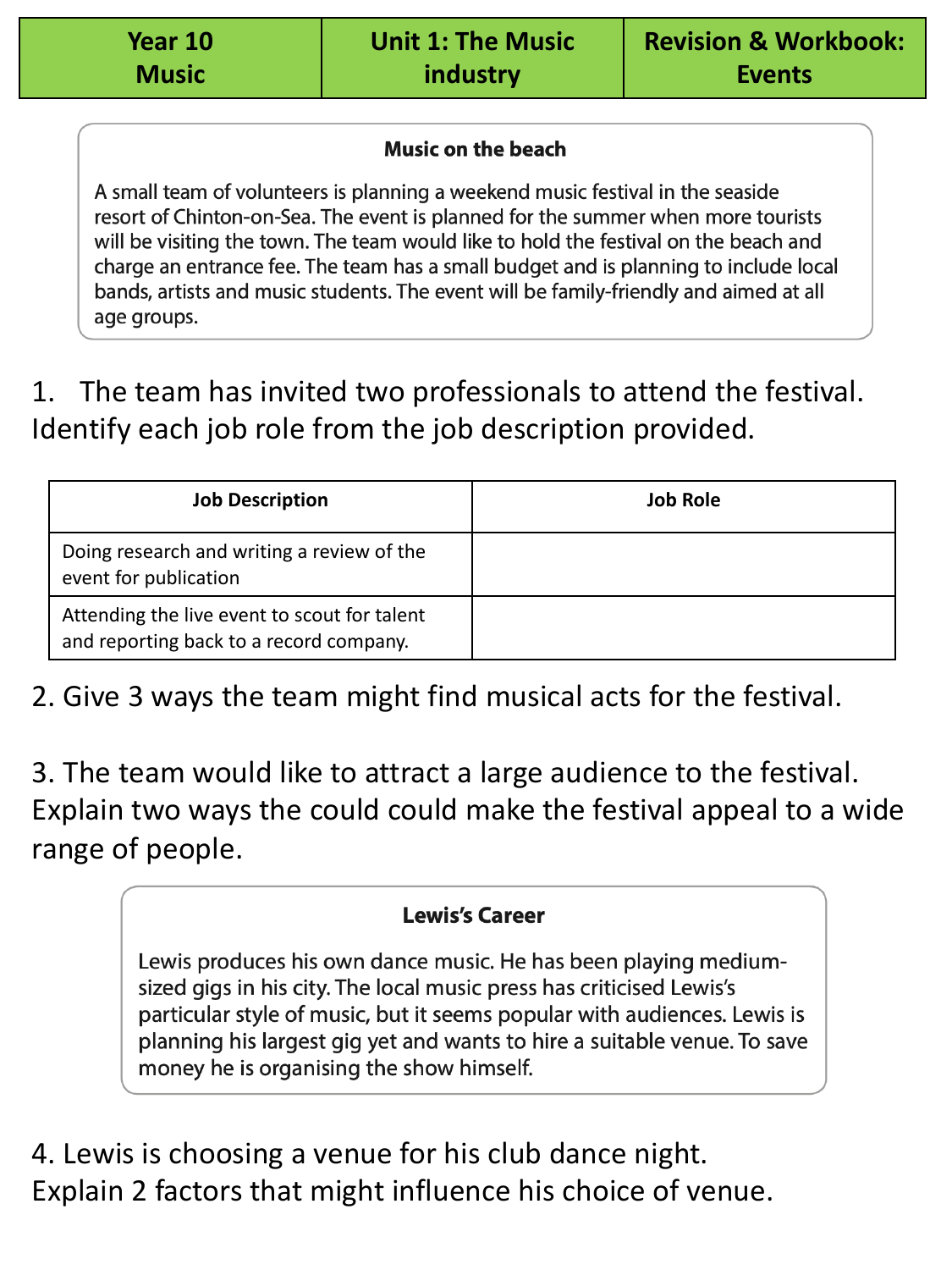5. Lewis has decided to produce the tickets and promotional materials himself.

- a. Explain 1 reason why it is important for Lewis to print the correct number of tickets for the gig.
- b. Give 1 ways Lewis could promote his gig cheaply.

6. The diagram shows 2 activities happening in the venue before Lewis's gig.

Draw a line from each activity to the job role responsible for that activity.



7. Lewis is offered a full-time job producing music for advertising. He has 2 options: he can take this job, or he can continue his dance music career.

Discuss the opportunities and challenges of both options. *This is an 8-mark question. You need to identify 2 opportunities and 2 challenges and explain your choices.*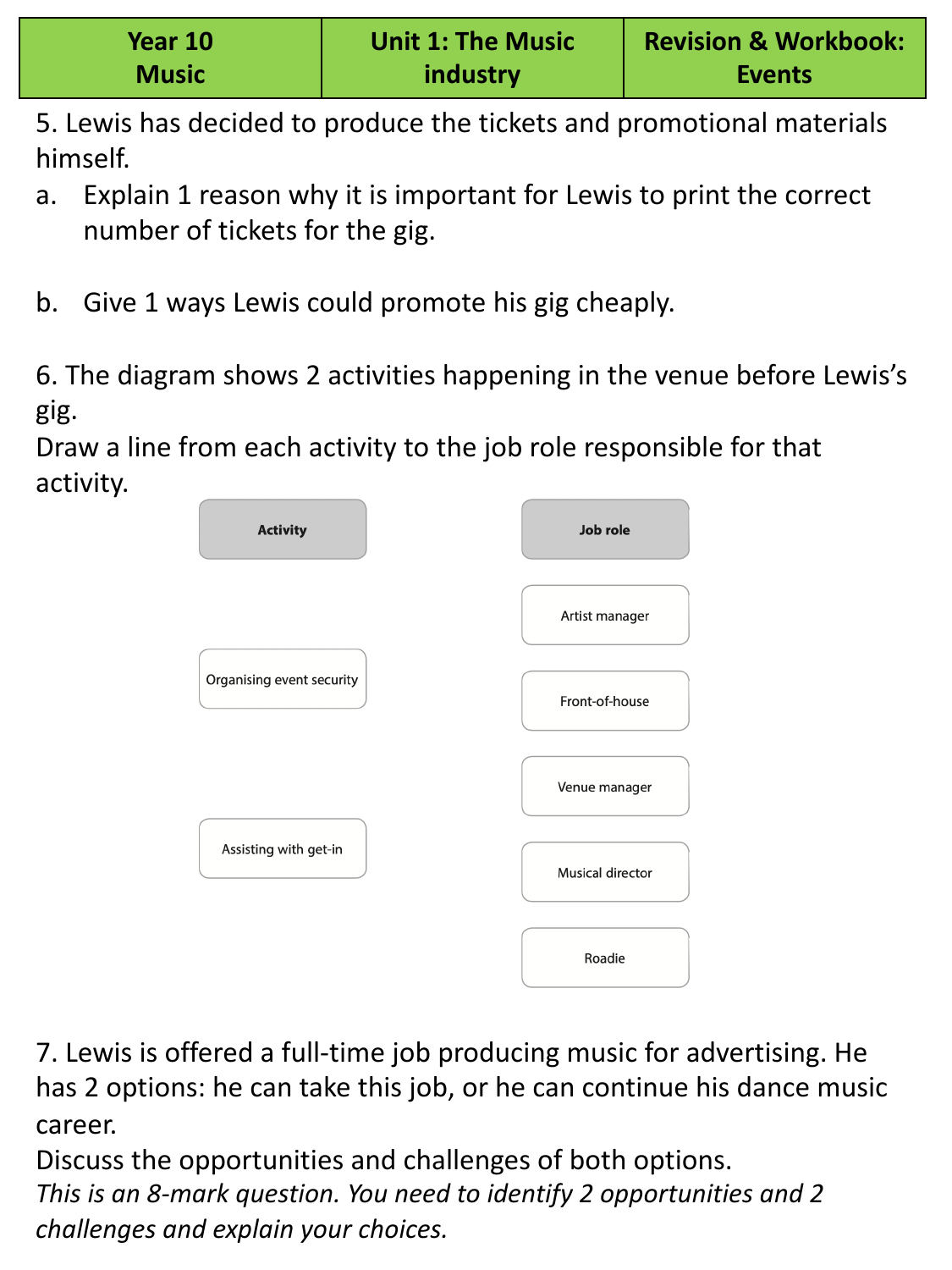| Year 10      | <b>Unit 1: The Music</b> | <b>Revision &amp; Workbook:</b> |
|--------------|--------------------------|---------------------------------|
| <b>Music</b> | industry                 | <b>Venues</b>                   |

1. Identify 1 action a venue can take to ensure the health and safety of its employees in each of the following 3 areas;

| <b>Health and</b><br>safety area | <b>Action taken</b> |
|----------------------------------|---------------------|
| Fire safety                      |                     |
| <b>Electrical safety</b>         |                     |
| <b>Noise</b>                     |                     |

#### The community arts centre

Delyth is a musician who works part-time at a community arts centre where she runs workshops. Delyth runs daytime music workshops three times a week for adults as well as several after-school groups for under 16s and a Saturday club. She also helps with the lighting and sound equipment whenever there is an event.

2. Identify one way the community arts center manager could raise money to cover the cost of running Delyth's workshops

3. Explain one task that Delyth's should undertake before beginning a performance workshop.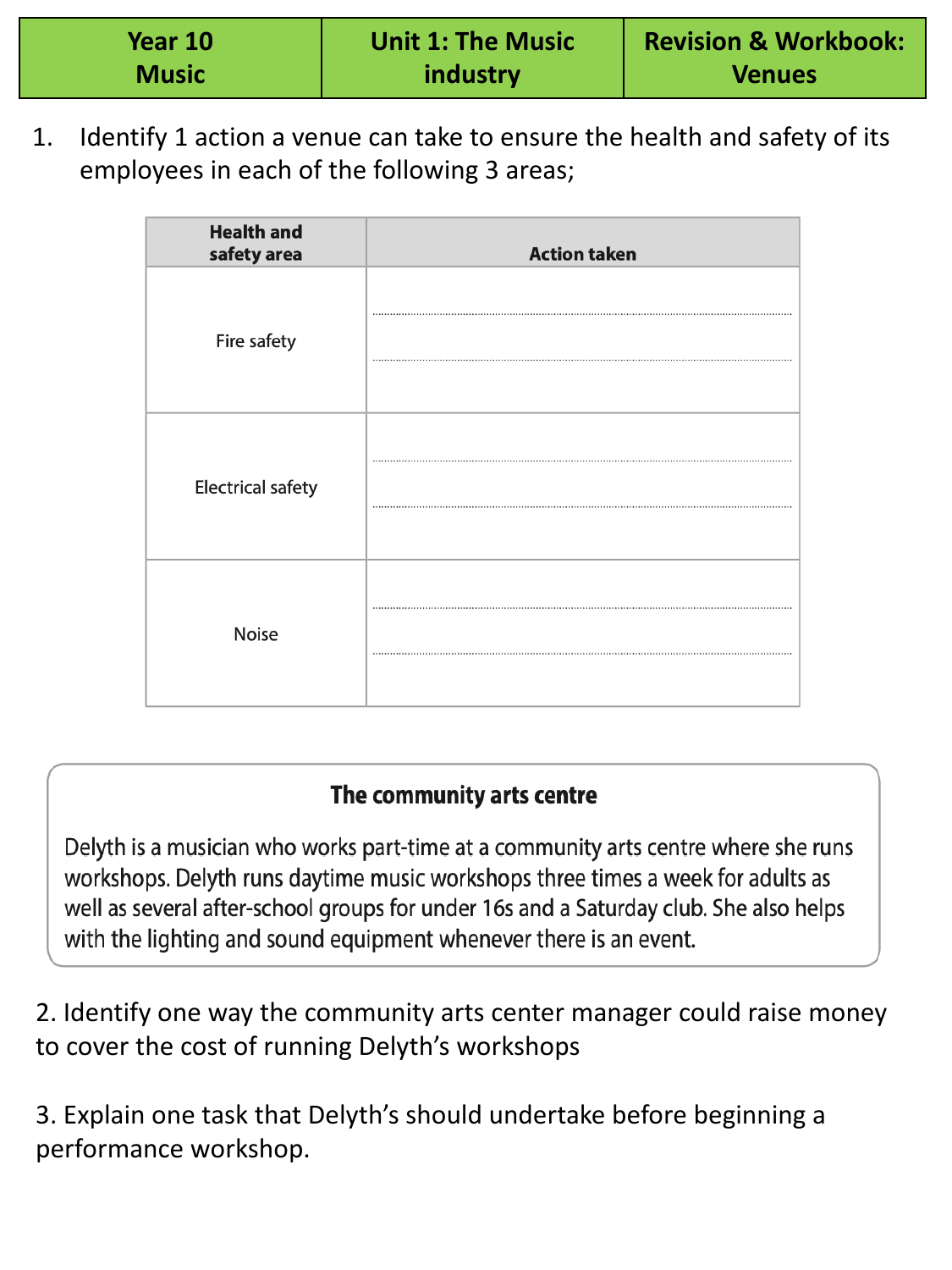| Year 10      | <b>Unit 1: The Music</b> | <b>Revision &amp; Workbook:</b> |
|--------------|--------------------------|---------------------------------|
| <b>Music</b> | industry                 | <b>Venues</b>                   |

4. Explain two reasons why a community arts center is a suitable venue for these music workshops.

5. Delyth has been offered a full-time job at the arts centre, which would leave less time for her own creative work as a musician. Discuss the factors that Delyth needs to consider when deciding whether to accept the job.

*This is an 8-mark question. You need to identify four considerations and explain them in detail.* 

*-----------------------------------------------------------------------------------------*

6. Give 2 reasons why it is important for a venue to comply with PRS for Music licensing requirements.

7. Which 1 of these is the responsibility of a promoter working in a large venue?

- a. Organising sample clearance
- b. Running dress rehearsals
- c. Securing finance for events
- d. Setting up lighting

8. Identify 2 factors to consider when matching a touring orchestra to an appropriate venue.

9. Name 1 organisation a new venue might consider in order to comply with health and safety regulations.